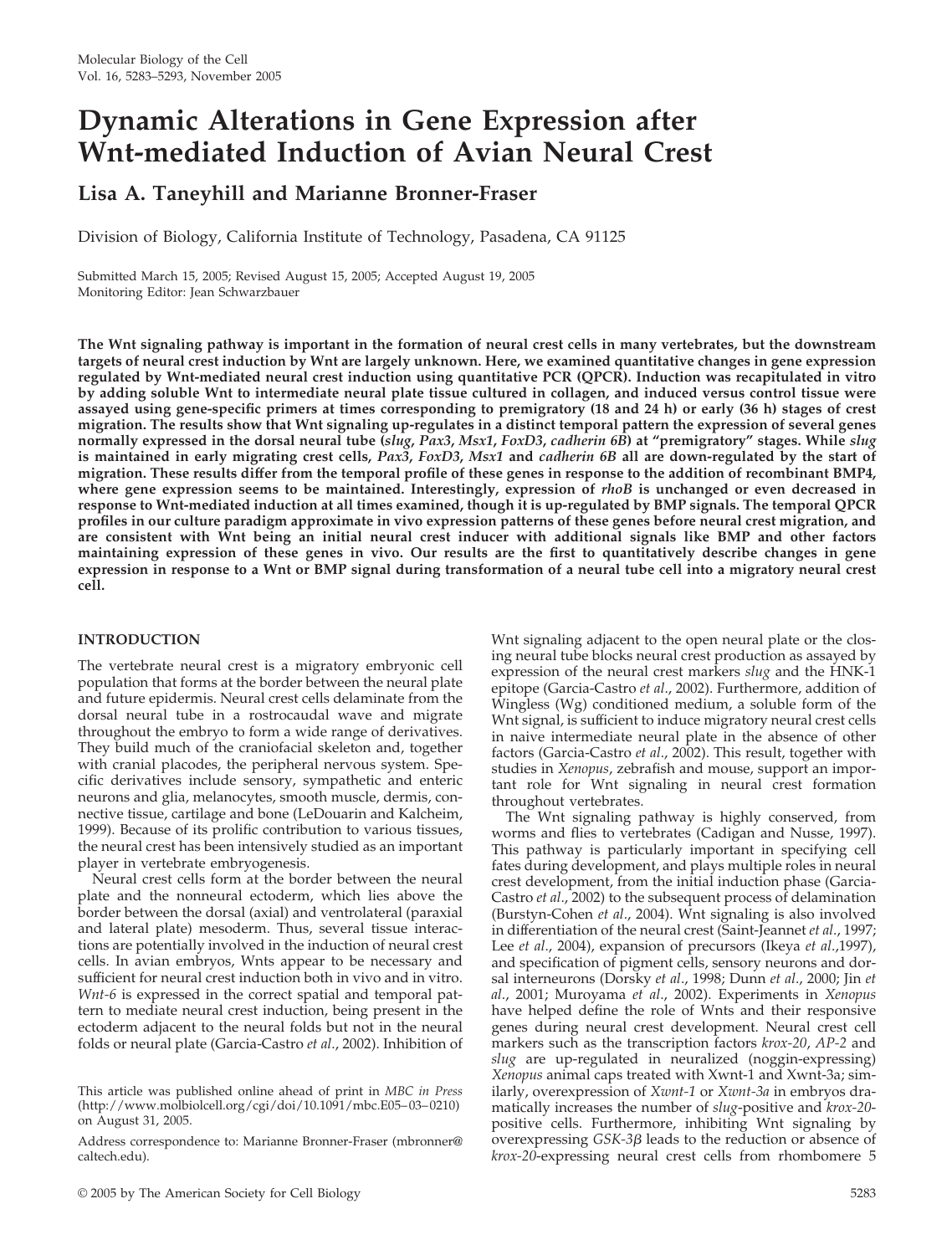(Saint-Jeannet *et al*., 1997; LaBonne and Bronner-Fraser, 1998). Thus, Wnts and the genes they regulate establish an environment that fosters the development of the neural crest.

Other growth factors besides Wnt play an important role in the development of the neural crest. In particular, the BMP signaling pathway has been reported to be involved in the processes of neural crest induction and delamination (for review see Knecht and Bronner-Fraser, 2002; Huang and Saint-Jeannet, 2004; Kalcheim and Burstyn-Cohen, 2005). Inhibition of BMP signaling by the secreted molecules chordin, noggin and follistatin is necessary for neural differentiation in *Xenopus*. Experiments in *Xenopus* support a model in which inhibition of BMP expression is required for neural crest induction, accompanied by at least one additional signal (LaBonne and Bronner-Fraser, 1998). However, this may or may not be the case in other organisms such as chick and mouse, as issues such as the timing and the relative expression of these BMP inhibitors indicate that the presence of such inhibitors may not be necessary to generate neural fates. Furthermore, experiments by Garcia-Castro *et al*. show that the induction of migratory neural crest cells by BMP signals (as demonstrated in previous reports (Liem *et al*., 1995; Liu and Jessell, 1998)) was medium-dependent, most likely due to the presence of additional factors besides BMPs in the medium (Garcia-Castro *et al*., 2002). Evidence suggests, however, that BMPs play a pivotal role in later events in neural crest development, such as the process of delamination, (Sela-Donenfeld and Kalcheim, 1999; Sela-Donenfeld and Kalcheim, 2000) and the maintenance of the precursor pool (Kleber *et al*., 2005). Thus, cross-talk between many growth factor signaling pathways, such as Wnts and BMPs, initiates neural crest cell development, in particular the induction process, and the utilization of such pathways may be different among various organisms.

Given the role of Wnt signaling in avian neural crest induction, further elucidation of Wnt downstream targets and analysis of interactions with other signaling cascades (e.g., BMPs) is the next logical step in understanding, at a molecular level, the nature of neural crest induction. To this end, we examined quantitatively the temporal changes in the responsiveness of selected candidate genes, expressed by premigratory neural crest cells, to Wnt and BMP signaling. Because these markers are expressed in the domain from which neural crest cells emigrate (dorsal neural tube), they represent potential downstream targets of neural crest induction. The results of this study reveal dynamic and differential responses to Wnt and BMP signaling of these potential targets as a function of time and an interesting profile where many of the transcription factors (e.g., *FoxD3*, *Pax3* and *Msx1*) are rapidly up-regulated in response to Wnt signaling in premigratory neural crest but then down-regulated as neural crest cells initiate migration. In contrast, BMP4 maintains gene expression at 36 h of incubation. This is the first study to quantitatively examine changes in gene expression in response to Wnt and BMP signaling, as all previous studies have used in situ hybridization only, which is inherently nonquantitative, as a method to demonstrate gene responsiveness.

# **MATERIALS AND METHODS**

# *Chick Embryo Culture*

Fertilized chicken eggs were obtained from SPAFAS Laboratories (Charles River, Illinois) and incubated on their side at 37°C in humidified rocking incubators (Lyon Electric Co., Chula Vista, CA). Ethanol was used to clean the eggs before dissection. The embryo was removed from the yolk sac using forceps and scissors. A microscope was used to determine the stage of the embryo. The stage was identified by counting the number of somites according to Hamburger and Hamilton. Embryos were treated in dispase for 15 min at 37°C, and then intermediate neural plate tissue from 8 to 12 somite state (ss) embryos was dissected away from surrounding ectoderm and mesoderm tissues using tungsten needles in PB-1 standard medium. Intermediate neural plate tissue was explanted to collagen (BD Sciences) and grown directly in collagen in plastic tissue culture dishes.

# *Preparation of Control and Wnt Conditioned Medium and Other Reagents*

S2 and Wg cells were obtained from Dr. Roel Nusse (Stanford University). Cells were grown as described (Leeuwen *et al*., 1994), and media was collected in one-tenth volume serum-free DMEM + penicillen/streptomycin (GIBCO). Control and Wnt-3a conditioned media was prepared as described (Shibamoto *et al*., 1998) and diluted in 5% serum before use in assays. For some experiments, recombinant mouse noggin (R&D Systems) was added to the intermediate neural plate cultures in the presence or absence of Wnt at a concentration of 0.3  $\mu$ g/ml, the high end of the recommended ED<sub>50</sub> for this inhibitor. Recombinant human BMP4 protein (R&D Systems) was used at a concentration of 50 ng/ml. Unless indicated otherwise, control or Wg conditioned medium and recombinant BMP4 were diluted in serum-free medium before addition to collagen explants.

# *RNA and cDNA Preparation by RT-PCR*

Total RNA was prepared from the explants using either the RNA Isolation Kit (Stratagene) or the RNAqueous Total RNA Isolation Kit (Ambion) and the methods described therein. DNAse I (Roche) treatment was performed at 37°C for 1 h, and a standard 1:1 phenol/chloroform:isoamyl alcohol (24:1) extraction and ethanol precipitation at –20°C in the presence of 1 µl 25 mg/ml<br>glycogen and 1/10<sup>th</sup> volume 5M ammonium acetate was performed to isolated the DNAse-treated total RNA. After washing with 75% ethanol and air drying, the RNA pellet was resuspended in 20  $\mu$ l DEPC water. The RNA was converted to cDNA in the presence of random hexamers (IDT) and dNTPs (Roche) using SuperScript II RNase H- reverse transcriptase (Promega) and the accompanying buffers; the reaction was carried out at 42°C for 50 min. The enzyme was subsequently heat inactivated at 70°C for 15 min, and the cDNA was quantified using a spectrophotometer. PCR was performed on a Hybaid PCRExpress thermalcycler using the following parameters: 94°C, 6 min; 94°C, 45 s, 56°C, 45 s, 72°C, 2 min, for a total of 35 cycles; 72°C, 10 min. Forward and reverse primers for *slug* and *GAPDH* were designed as follows: Slug-F: 5′-ACC CCA TTA CTG TGT GGA CTA CAA-3′; Slug-R: 5′-TTG GAT CTG<br>TCT GCG AAA GCC CTG-3′; GAPDH-F: 5′-AGT CAT CCC TGA GCGAA TG-3'; GADPH-R: 5'-AGG ATC AAG TCC ACA ACA CG-3'.

# *Quantitative Polymerase Chain Reaction (QPCR)*

QPCR was performed using the 96 well-plate ABI 7000 QPCR machine in a TaqMan assay (Applied Biosciences). Gene-specific primers and probes were designed using the Primer Express program (Applied Biosystems) and obtained from Applied Biosystems. 50  $\mu$ l reactions were performed using the 2X TaqMan master mix in the presence of  $~500-750$  ng of cDNA, 300 nM of each primer, and 450 nM of each probe. Each sample was also run in three to five replicates to reduce any potential errors. After each run, baseline and threshold levels were set according to the protocols described (Applied Biosystems). Gene expression was then assessed using the standard curve assay method as described in the Applied Biosystems literature. Briefly, each QPCR run was performed to determine the relative expression of the gene of interest and a normalizer gene (chick ribosomal 18S) in our experimental sample populations, as well as the expression of the gene of interest and normalizer in a standard cDNA population that has been previously shown to already express the gene of interest and normalizer in measurable quantities. This standard cDNA population was typically total RNA prepared from a mixture of 8–12 ss embryos. A standard curve for the gene of interest and normalizer was then prepared by graphing the threshold cycle  $(C_t)$  values obtained for various amounts of the standard cDNA versus the log of the quantity of these amounts. From this curve and their respective  $C_t$  values, the quantity of the gene of interest (amount of gene product) and of the normalizer was extrapolated. The average quantity for the gene of interest and normalizer was calculated and then a normalized relative expression value was obtained by dividing the average quantity for the gene of interest by the average quantity for the normalizer. Fold induction was then determined by dividing the relative expression value for the gene of interest in the presence of Wg CM by the relative expression value for the gene of interest in the presence of the control CM.

# *Immunostaining*

HNK-1 immunostaining was performed as described (Bronner-Fraser, 1987; Sechrist *et al*., 1995). Briefly, explants were fixed for 30 min at room temperature in the presence of 4% paraformaldehyde. Explants were then washed  $2 \times 5$  min each in PTW (phosphate-buffered saline (PBS), 0.1% Tween). HNK-1 primary antibody was diluted 1:10 into PBS +  $10\%$  goat serum +  $0.1\%$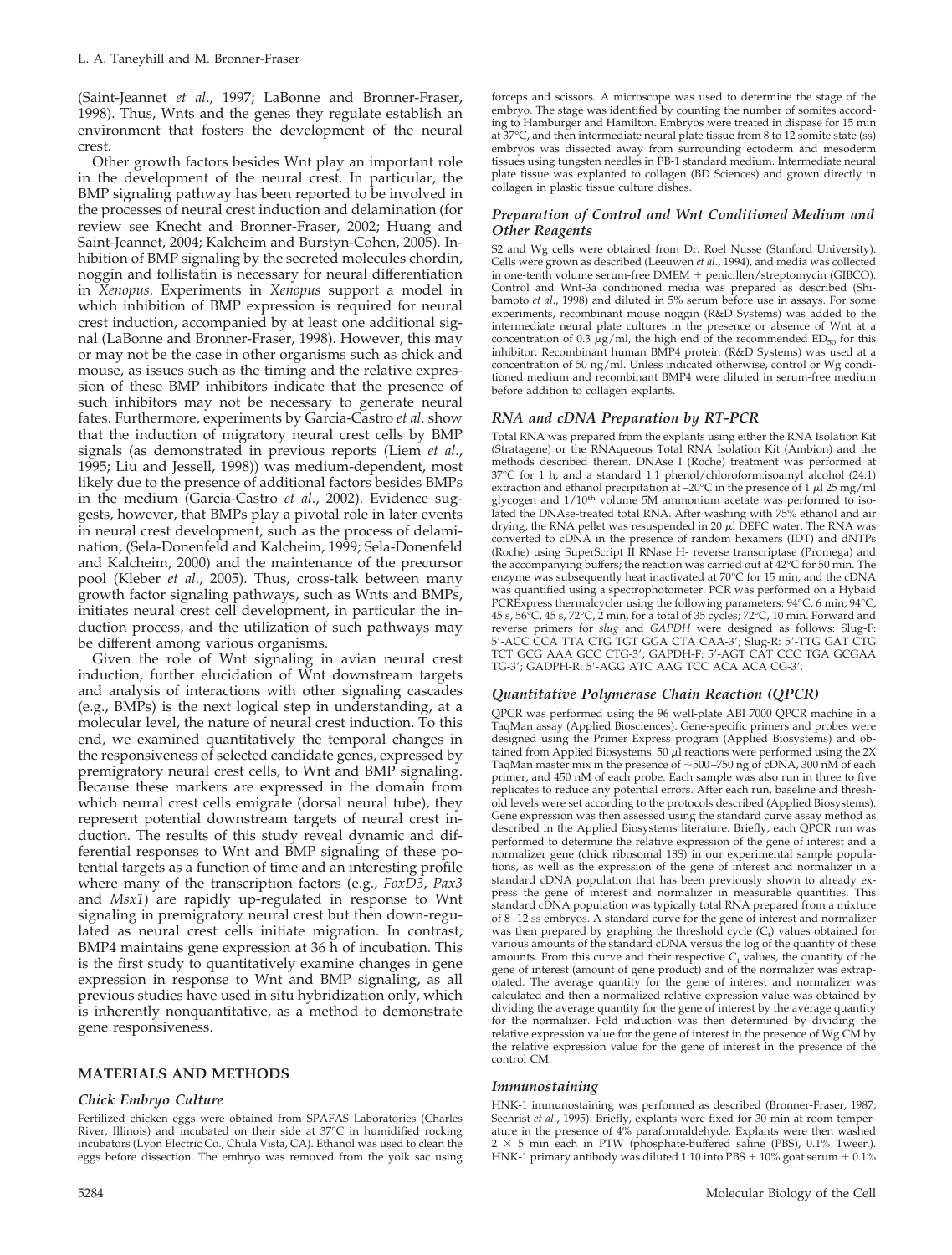Triton  $X-100 + 0.1\%$  bovine serum albumin (BSA) and incubated on the explants overnight at 4°C on a nutator. The explants were then washed 3  $\times$  30 min each and incubated in a 1:1000 dilution of goat anti-mouse IgM-Alexa green (488 nm) secondary antibody into PBS  $+10\%$  goat serum  $+0.1\%$  Triton  $X-100 + 0.1\%$  BSA. The explants were washed again as described above and imaged using an Axiocam Zeiss microscope. Images were manipulated in Adobe Photoshop.

#### *Preparation of Riboprobes*

Briefly, SP6 and T7 polymerases (Promega) were used to transcribe the antisense and sense riboprobes, respectively, in the presence of digoxygenin-11-UTP (Enzo) and 10X transcription buffer (Boehringer Mannheim) for two hours at 37°C. DNase I (Roche) treatment was performed for 15 min at 37°C. Probes were precipitated using 100 mM lithium chloride in the presence of 100% ethanol at -20°C for one hour. RNA was collected by centrifugation and washed two times with 70% ethanol. The pellet was dried and resuspended in DEPC water and stored at -80°C. The *Pax3* probe was constructed in the same manner from a lab stock of quail *Pax3* with 5Y deletion fragment. All solutions were made with DEPC water and are considered RNase-free.

#### *In Situ Hybridization*

Embryos or intermediate neural plate explants were rehydrated from methanol to PTW, and treated with 10  $\mu$ g/ml Proteinase K (Roche) (incubation time in Proteinase K equals the stage of the embryo). The samples were postfixed in 4% paraformaldehyde/0.1% gluteraldehyde/PTW for 20 min and then washed three times in PTW. The samples were rinsed with PTW/ hybridization mix (50% Formamide, 1.3X SSC, 5 mM EDTA, 50  $\mu$ g/ml yeast tRNA, 0.2% Tween-20, 0.5% CHAPS, 100  $\mu$ g/ml heparin) and then incubated in hybridization mix for two hours at 65°C. 40  $\mu$ l of probe was added to 2 ml hybridization mix and incubated overnight to hybridize at 65°C. On the next day the samples were rinsed two times with prewarmed (65°C) hybridization mix, and then washed at room temperature with 1X MABT (maleic acid disodium salt, 0.1% Tween-20). Embryos or explants were incubated for one hour at room temperature in 1X MABT 2% Boehringer Blocking Reagent (BBR) (Boehringer Mannheim). Samples were then incubated  $\geq$  one hour at room temperature with  $1X$  MABT  $+2\%$  BBR  $+20\%$  heat-treated sheep serum. Fresh 1X MABT  $+$  2% BBR  $+$  20% serum was added to the samples, along with a 1/2000 dilution of anti-digoxygenin-AP Fab fragments (Roche), and the samples were incubated overnight at 4°C in the dark. The samples were then rinsed three times with 1X MABT and then washed five times each for an hour with 1X MABT. The samples were then washed two times, ten minutes each, with NTMT (5M NaCl, 2M Tris-Cl (pH 9.5), 2M MgCl2, 0.1% Tween-20). To develop the in situs, embryos or explants were incubated with 1.5–2.0 ml NTMT + 3.5  $\mu$ l BCIP + 4.5  $\mu$ l NBT (Roche) at room temperature until desired color was reached. At this point, samples were rinsed and washed with PTW and refixed with 4% paraformaldehyde/0.1% gluteraldehyde/PTW for two hours. Embryos and explants were rinsed with PTW, and explants were embedded in collagen. Embryos were dehydrated through a methanol series and stored in 100% methanol.

#### *Imaging In Situs*

Photographs were taken with a Zeiss Axioscope. Images were processed and assembled using Adobe Photoshop.

#### **RESULTS**

Numerous genes with localized expression in the dorsalmost portion of the neural tube have been suggested to play a role in neural crest induction, migration and/or differentiation. Slug is a zinc finger transcription factor originally identified as a gene marking premigratory and early migrating neural crest cells (Nieto *et al*., 1994). It has broad functions in epithelial/mesenchymal transitions (Bronner-Fraser, 2002) and has been shown to be responsive to Wnt signals in other systems (Vallin *et al*., 2001). Pax3 is a paired box-containing transcription factor expressed in the dorsal neural tube and necessary for proper neural crest cell migration (Serbedzija and McMahon, 1997). Msx1 is a transcription factor expressed in the dorsal neural tube that is a target of BMP4 signaling, and has recently been suggested to be a Wnt target (Willert *et al*., 2002). RhoB is a small GTP binding protein of the Ras superfamily that is expressed in the dorsal neural tube and later in premigratory and migratory neural crest cells. It has been implicated in regulating neural crest delamination (Liu and Jessell, 1998) and has been identified as Wnt responsive in an immortalized mouse



**Figure 1.** Whole mount (A) and sections (B-D) of a stage 10 embryo processed for in situ hybridization with the neural crest marker gene *FoxD3*. Lines in (D) indicate region of intermediate plate dissected and used in experimental assays.

mammary tissue culture cell line (Taneyhill and Pennica, 2004). FoxD3, a member of the winged-helix or forkhead transcription factor family, marks premigratory and migratory neural crest cells, is genetically downstream of *Pax3* (Dottori *et al*., 2001), and has been shown to be a target of Wnt signaling in *Xenopus* (Pohl and Knochel, 2001). Cadherin 6B is expressed in the dorsal neural tube in the premigratory crest, and its expression is subsequently down-regulated upon migration (Nakagawa and Takeichi, 1995; Nakagawa and Takeichi, 1998).

Based on the ability of Wnt signaling to induce neural crest migration and up-regulate the crest marker *slug*, we hypothesized that these dorsal neural tube marker genes are potential responsive downstream targets of Wnt signaling, thus establishing a pathway by which neural crest induction may be mediated. To analyze this process under defined conditions, we took advantage of an in vitro culture system in which intermediate regions of the open neural plate were dissected and cultured in the presence or absence of Wnt protein. The dissected tissue is "naïve" in that it does not express any characteristic dorsal neural tube/premigratory neural crest markers like *slug*, *SoxE* genes or *FoxD3* (Figure 1). To examine relationships between candidate genes and Wnt-mediated neural crest induction, we used QPCR to assess quantitative changes in the response of several genes in induced versus control neural plates as a function of time.

#### *Wnt Signaling Induces Intermediate Neural Plate Tissue to Generate Neural Crest*

It has been previously shown that Drosophila Wg protein, as a source of soluble Wnt, induces expression of neural crest markers (e.g., *slug* and HNK-1 expression) and migratory cells in intermediate neural plate tissue (Garcia-Castro *et al*., 2002). To test whether vertebrate Wnt proteins have similar effects to fly Wg, we compared the ability of conditioned medium prepared from a cell line expressing a vertebrate Wnt, Wnt-3a, to substitute for Wg conditioned medium in this assay (Figure 2). Treatment of intermediate neural plate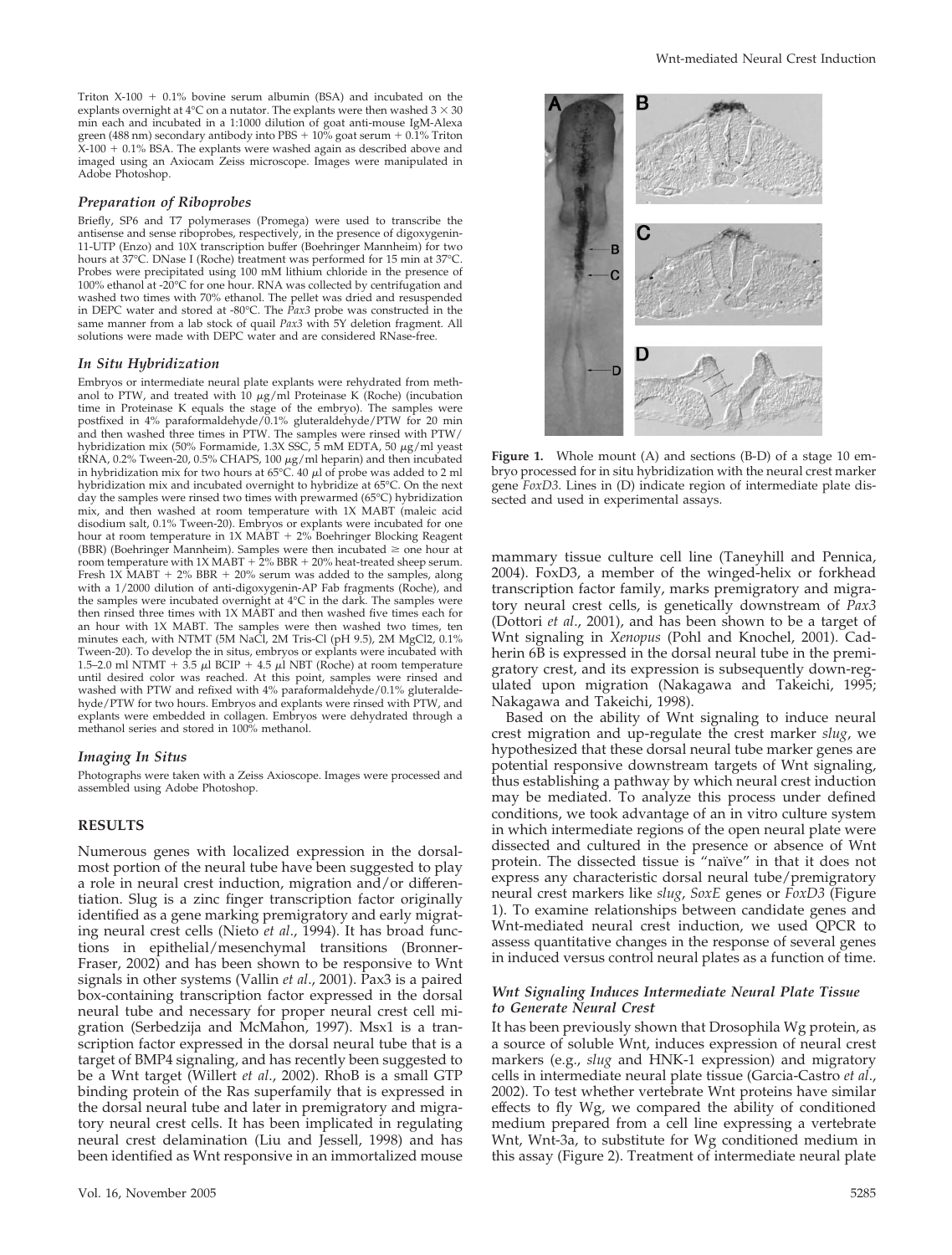

**Figure 2.** Wnt signaling induces intermediate neural plate tissue to express the neural crest marker *slug* (A) and to generate migratory neural crest cells (B). In (A), RT-PCR for *slug* shows that a vertebrate Wnt signal, Wnt-3a, can up-regulate *slug* expression after 24 h. GAPDH is shown as a control,  $+$  =  $+\overline{RT}$ ,  $-$  =  $-RT$ , and CM = conditioned medium. In (B-D), immunostaining for the migratory neural crest cell surface marker HNK-1 shows that only migrating neural crest cells express HNK-1 (after 48 h of incubation in Wg or Wnt conditioned medium).  $B =$  Control conditioned medium,  $\tilde{C} =$ Wg conditioned medium,  $D = W$ nt-3a conditioned medium.

explants with Wnt-3a conditioned medium up-regulates *slug* after 24 h of culture (Figure 2A). As previously shown, treatment with Wg CM for 48 h results in the production of migratory neural crest cells that bear the HNK-1 epitope as determined by immunostaining (Figure 2C), and vertebrate Wnt-3a conditioned medium functions analogously to promote neural crest migration (Figure 2D). These results show that Wnt-3a functions similarly to Wg, suggesting that both invertebrate and vertebrate sources of Wnt can mediate neural crest induction from intermediate neural plates.

# *Wnt and BMP Signaling Differentially Regulate Expression of Dorsal Neural Tube Marker Genes in a Temporal Manner*

To assess the responsiveness of various candidate genes to Wnt and BMP signaling in vitro, explanted intermediate neural plate tissues from 8 to 12 ss chick embryos were cultured in collagen in the presence of Wg (or Wnt-3a), recombinant human BMP4 ( $\overline{50}$  ng/ml) or control medium diluted into serum-free DMEM. No differences were noted between the Wg or Wnt-3a medium, so the results are presented for Wg conditioned medium. Cultures were maintained from 6 to 36 h after which times RNA was isolated and cDNA prepared; the most informative time points were at 18, 24 and 36 h. QPCR was then performed using primers designed to a particular candidate gene of interest. Within each QPCR experiment, three to five replicates were run to ensure precision and accuracy in the data set, and each experiment was performed at least twice. The results presented represent an average of two to four experiments for each gene. Figure 3 and Figure 4 show the fold induction of each gene in response to Wnt or BMP treatment, respectively. In most instances, genes normally expressed in the dorsal neural tube showed very little expression in interme-



**Figure 3.** Fold up-regulation of dorsal neural tube genes in response to Wnt after 18 h (A) and 24 h (B) of incubation. Values represent the calculated fold induction of various dorsal neural tube genes in control- or Wnt-treated samples determined after normalization to *18S* expression, and then to control expression, in the respective samples. Additional information on calculations is available in the MATERIALS AND METHODS.

FoxD3

Pax3

Msx1

Cadherin 68

Fold 20

diate neural plate tissue cultured in control conditioned medium.

*Slug. Slug* is one of the earliest known markers of the premigratory neural crest (Nieto *et al*., 1994). In response to Wntmediated induction, *slug* was found to be induced  $\sim$  fivefold after 18 h of culture, and this induction persisted at 24 and 36 h of culture, reaching a maximum of  $\sim$ 11-fold after 24 h (Figures 3A, 3B). Interestingly, no *slug* was detected in either control or experimentally induced neural plates at either 6 or 12 h of incubation. In the presence of BMP4, the response of *slug* was more robust, with an up-regulation of  $\sim$ 24-fold, 20-fold, and eightfold after 18, 24, and 36 h of culture, respectively (Figure 4).

*Cadherin 6B.* Cadherin 6B is expressed in the dorsal neural tube before neural crest emigration and is, therefore, an early marker of premigratory crest (Nakagawa and Takeichi, 1995; Nakagawa and Takeichi, 1998). It is expressed before the onset of *slug* expression in the folds of the open neural plate but is down-regulated at the onset of emigration of neural crest cells from the dorsal neural tube (Nakagawa and Takeichi, 1995; Nakagawa and Takeichi, 1998). After 18 and 24 h of culture with Wnt, *cadherin 6B* is induced 11- and 60-fold, respectively (Figure 3A, 3B), over levels in control explants, indicating that *cadherin 6B* is a robust Wnt respon-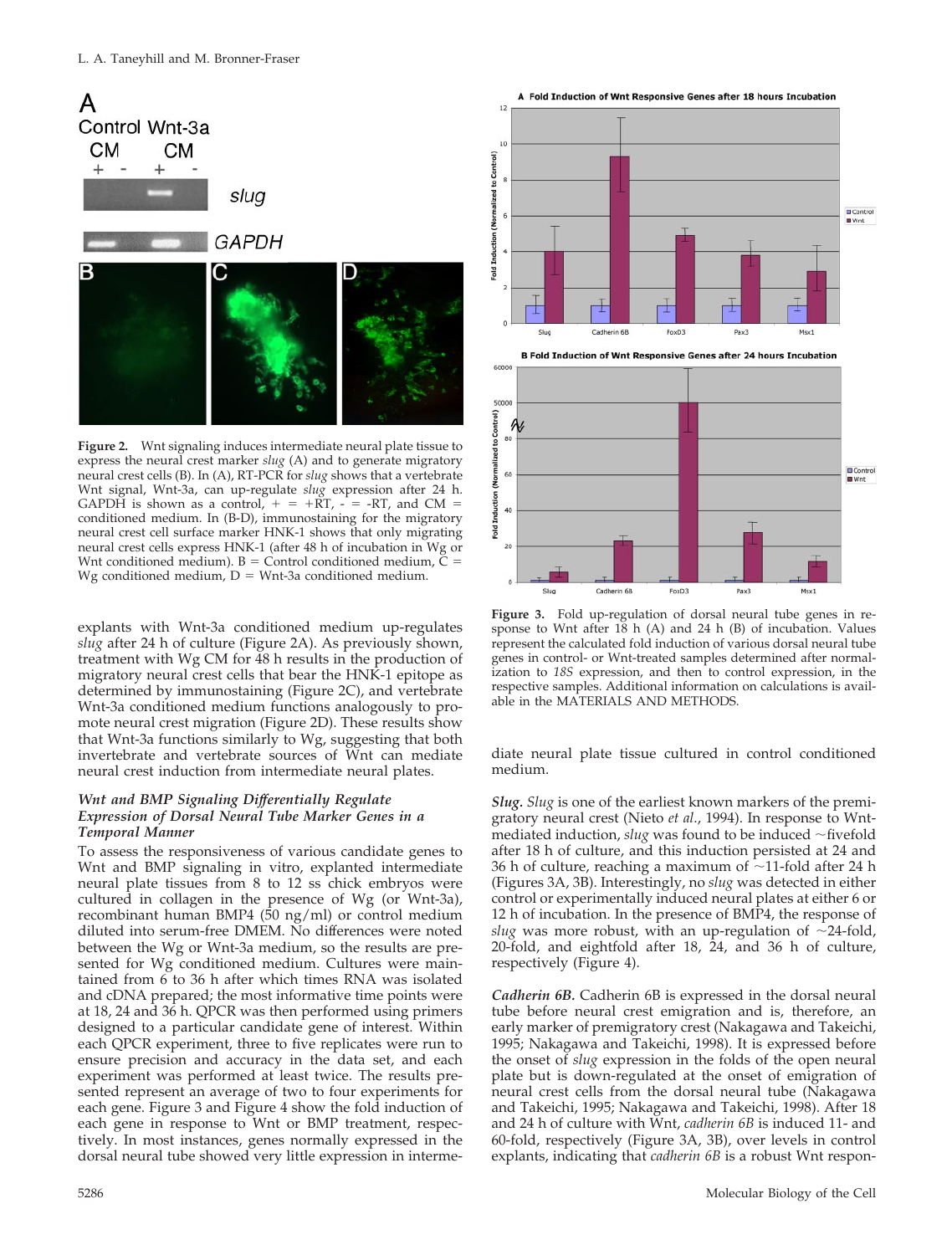

Fold Induction of Responsive Genes to BMP Signaling

**Figure 4.** Fold up-regulation of dorsal neural tube genes in response to BMP4 after 18, 24 and 36 h of incubation. Values represent the calculated fold induction of various dorsal neural tube genes in BMP4-treated samples determined after normalization to *18S* expression, and then to control expression, in the respective samples. Calculated standard deviations for control-treated samples were  $< 0.4$ (data not shown). Additional information on calculations is available in the MATERIALS AND METHODS.

sive gene. Interestingly, no *cadherin 6B* expression can be detected by 36 h postinduction. Similarly, no *cadherin 6B* was detected in either control or experimentally induced neural plates at either 6 or 12 h of incubation. Thus, *cadherin 6B* is rapidly up-regulated via Wnt signaling by 18 h, persists for 24 h, but then is down-regulated. Because this appears to be one of the earliest neural crest markers, these results suggest that the response to Wnt signaling in this in vitro system begins around 18 h. In comparison, *cadherin 6B* is up-regulated 14-fold at 18 h and 10-fold at both 24 and 36 h of culture in the presence of BMP4 (Figure 4). Thus, *cadherin 6B* appears to be regulated by both Wnt and BMP signals.

*FoxD3.* FoxD3 is a marker of both premigratory and migratory neural crest, and its overexpression in the neural tube increases the numbers of migratory neural crest cells (Kos *et al*., 2001; Pohl and Knochel, 2001). *FoxD3* is elevated after 18 h of Wnt-mediated neural crest induction (Figure 3A). However, it shows remarkable responsiveness to Wnt signaling by 24 h of incubation when compared with the control (Figure 3B). To date, this is the most dynamic response we have noted for all the candidate genes tested in our assay system. The decline in expression is equally marked. At 36 h, there is no detection of *FoxD3* expression in our in vitro assay. *FoxD3* is also highly up-regulated in response to BMP4 treatment (Figure 4), with an initial increase of  $\sim$  50fold observed at 18 h, followed by an up-regulation of  $\sim$ 500-fold at 24 h, then decreasing to  $\sim$ 200-fold at 36 h. Thus, *FoxD3* represents a robust responsive gene to both growth factors in this in vitro assay.

*Pax3.* Pax3 is an important gene involved in the regulation of neural crest migration and its expression overlaps with the premigratory neural crest domain in the dorsal neural tube (Serbedzija and McMahon, 1997; Mansouri *et al*., 2001). *Pax3* is up-regulated  $\sim$ 4- and 30-fold after 18 and 24 h of incubation, respectively, by Wnt signaling (Figure 3A, 3B). It is important to note that in the presence of control conditioned medium, *Pax3* is expressed at a basal level. However, similar to *cadherin 6B*, Wnt signaling up-regulates *Pax3* expression well above this basal level. At 36 h of incubation, however, *Pax3* is not detected in this assay. *Pax3* expression is also increased in response to BMP4 treatment. At 18 h, *Pax3* is up-regulated  $\sim$ 20-fold, with a slight decrease in

expression at 24 h (14-fold up-regulation), followed by continued expression at 36 h (17-fold increase in expression) (Figure 4).

*Msx1. Msx1* is expressed in the dorsal neural tube and ectoderm of early embryos (Timmer *et al*., 2002; Bach *et al*., 2003) and has been shown to be regulated by both BMP and Wnt signaling (Willert *et al*., 2002). After both 18 and 24 h of culture in the presence of Wnt signals in our experiments,  $Msx1$  is up-regulated ~fivefold (Figure 3A, 3B). Again, at 36 h of incubation, *Msx1* is not detected in this assay. *Msx1* expression, however, shows consistent up-regulation in response to BMP signals at all time points examined, ranging from an approximate 80- to 100-fold increase in expression (Figure 4).

*RhoB.* RhoB is a marker of premigratory and migratory neural crest and has been identified as a Wnt target gene in other systems (Taneyhill and Pennica, 2004). Surprisingly, *rhoB* transcript levels are lower in samples exposed to Wnt signals, with an approximate twofold down-regulation of *rhoB* in response to Wnt signaling in our assay (data not shown). *RhoB* shows marked up-regulation in response to BMP signaling, however, for all time points tested, with an approximate 1000-fold increase in expression at 18 h, followed by a subsequent decrease in gene expression at the 24 and 36 h time points (only an approximate twofold and fivefold up-regulation, respectively) (Figure 4). As *rhoB* is required for delamination of cells from the dorsal neural tube (Liu and Jessell, 1998), it is possible that the gene may be kept off or at low levels during times before delamination. It is interesting to note the differential regulation of *rhoB* by BMP and Wnt, as both signals are implicated in aspects of neural crest induction, migration and differentiation.

*Wnt3a.* As *Wnt-3a* is expressed in the dorsal neural tube later in chick development and is involved in the expansion of the neural crest (Ikeya *et al*., 1997), we examined its expression in response to treatment with Wnt or BMP4. No detectable *Wnt3a* expression was apparent in our assay in response to Wnt signaling (data not shown). However, BMP4 signaling up-regulated *Wnt3a* expression  $\sim$ 2- to threefold at all time points examined (Figure 4). This observation is very interesting in light of the recent findings by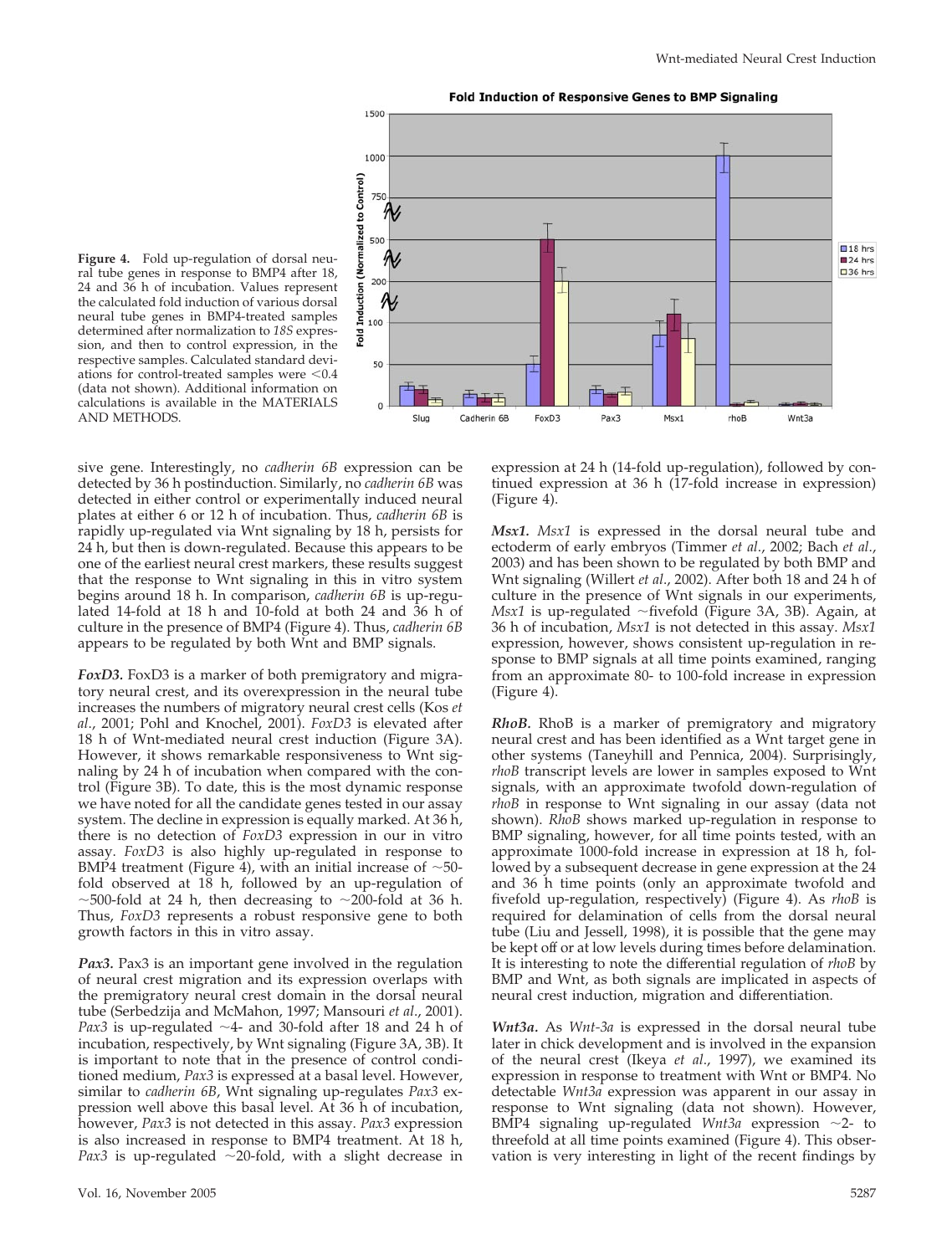

#### Fold Induction of Wnt Responsive Genes After 6 Hours of Preculture in Serum-free Medium

**Figure 5.** Fold up-regulation of dorsal neural tube genes after 6 h of culture followed by 18 h of Wnt treatment. Values represent the calculated fold induction of various dorsal neural tube genes in control- or Wnt-treated samples determined after normalization to *18S* expression, and then to control expression, in the respective samples. Additional information on calculations is available in the MATERIALS AND METHODS.

Burstyn-Cohen *et al*. that demonstrate that BMP regulates expression of Wnt1 during the process of neural crest delamination (Burstyn-Cohen *et al*., 2004).

*BMP4. BMP4* is expressed in the dorsal neural tube of the developing chick, and is particularly important later, after induction, for the onset of neural crest emigration from the dorsal neural tube (Sela-Donenfeld and Kalcheim, 1999). Therefore, we examined if Wnt signaling up-regulates *BMP4* expression in our assay. No detectable *BMP4* expression, however, is observed in our assay, either in the presence or absence of Wnt signals. Thus, Wnt signaling does not appear to regulate *BMP4* expression in our in vitro assay. Similarly, addition of recombinant mouse Noggin (0.3  $\mu$ g/ml) plus Wnt did not alter expression of *slug*, *cadherin 6B*, or *Pax3* at 18 or 24 h (data not shown).

# *Addition of Wnt Six Hours after Explantation Leads to Further Increases in Gene Expression*

The earliest up-regulation of gene expression in response to Wnt signaling is observed at 18 h of culture in Wnt conditioned medium. No detectable gene expression was observed for the early premigratory crest markers *slug* or *cadherin 6B* at 6 and 12 h of culture when Wnt was added at the time of explantation. To better understand the effects and timing of Wnt signaling, we grew our collagen explants in serum-free media for 6 h before adding Wnt and cultured for an additional 18 h (24 h total culture time). The resulting gene expression for these experiments (effective time with Wnt  $= 18$  h) demonstrates that gene expression is up-regulated to levels approximately two- to fourfold higher than that seen without pretreatment at 18 h for all genes examined with the exception of *cadherin 6B* (compare Figure 5 with Figure 3A). Interestingly, pretreatment with serum-free media before the addition of Wnt resulted in the up-regulation of *rhoB* by  $\sim$ threefold, which is in striking contrast to that seen for *rhoB* in the previous experiments.

# *In Situ Hybridization of Intermediate Neural Plate Explants Treated with Wnt In Vitro Confirms Up-Regulation of Candidate Genes Observed by QPCR Experiments*

To provide an independent, albeit nonquantitative, verification of our QPCR data, we performed in situ hybridization on intermediate neural plate explants cultured in collagen in the presence or absence of Wnt for 24 h with representative neural crest markers. Figure 6 illustrates the result for two of the most robust Wnt responsive genes, *FoxD3* (6A and 6B) and *cadherin 6B* (6C and 6D), demonstrating proof of principle of our QPCR assay. Only a few *FoxD3*- and *cadherin 6B*-positive cells are observed in the control (Figure 6A and



**Figure 6.** Whole mount in situ hybridization on intermediate neural plate explants for candidate genes confirms QPCR data. In situ hybridization was performed after 24 h of culture in collagen in the presence (B and D) or absence (A and C) of Wnt for *FoxD3* (A and B) and *cadherin 6B* (C and D). Note increased staining in the presence of Wnt for both genes.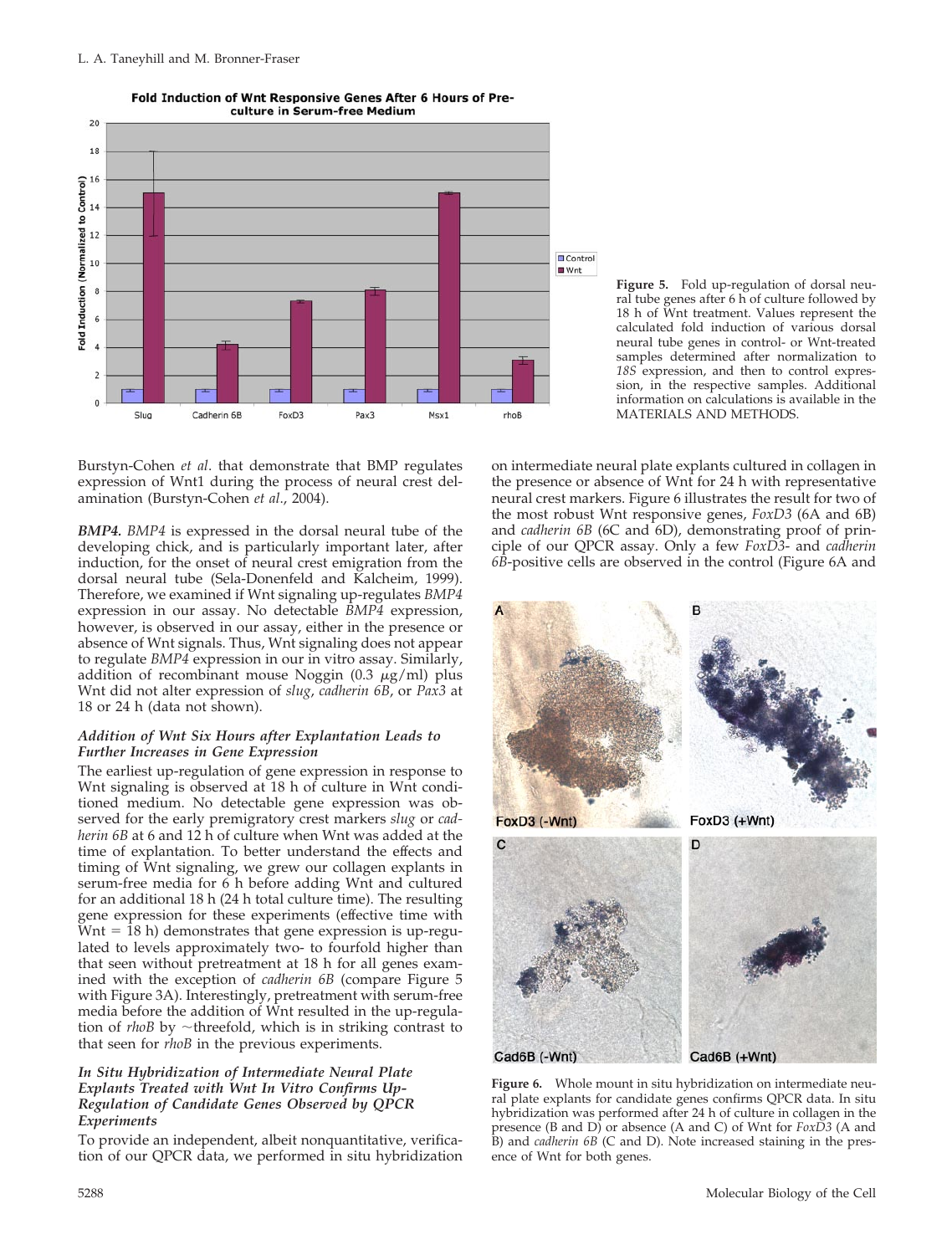6C, respectively), whereas the number of positively-staining cells (and intensity of staining) is significantly increased in those explants treated with Wnt (Figure 6B and 6D, respectively). In situ hybridizations on explants for other genes after 18 and 24 h of culture showed similar up-regulation in the presence of Wnt (data not shown). These results nicely corroborate our in vitro QPCR data and provide further evidence that these genes are bona fide Wnt responsive genes.

#### *In Vivo Expression of Wnt Responsive Genes*

*QPCR on Embryonic Chick Neural Tubes.* As an additional means by which to correlate the in vitro QPCR assay data with in vivo gene expression, QPCR was performed on embryonic chick stage 16 neural tubes. Two different axial levels were chosen for analysis to approximate the age of the intermediate neural plate explants used in the in vitro collagen assay: 1) at the level of the future forelimb where the process of neural crest emigration from the neural tube is beginning and 2) at the level of the future hindlimb were neural crest cells remain premigratory at this stage. These time points approximately correlate with the status of neural crest formation at 36 and 24 h, respectively, when recapitulating neural crest formation in vitro. QPCR was performed on these tissues for *cadherin 6B*, *FoxD3*, *Msx1*, *Pax3* and *slug*. In agreement with the in vitro data, the results show that the expression of these genes in the dorsal neural tube in vivo is markedly higher in the region of the embryo corresponding to the premigratory crest, ranging from 1.5-to fourfold upregulation (an average of two independent experiments, each done with four replicates per sample; data not shown) in comparison with gene expression at more rostral levels, correlating with the onset of neural crest migration.

*Distribution of Marker Genes in Premigratory and Early Migrating Neural Crest Cells.* To further correlate the in vitro QPCR assay data with gene expression in vivo, we used whole mount in situ hybridization followed by histological analysis to assess the expression of the Wnt responsive genes during the phases of chick development corresponding to when crest cells are premigratory and at early stages of migration. Whole mount in situ hybridization was performed on stage 10 and 16 chick embryos, followed by sectioning at 14 microns in order to visualize gene expression at various axial levels: before neural crest migration adjacent to newly formed somites (caudal trunk), early neural crest migration (midtrunk) and advanced neural crest migration (rostral trunk).

Consistent with the in vitro QPCR assay data, highest levels of neural crest gene expression are observed in the premigratory neural crest of stage 16 embryos. For example, *cadherin 6B* is strongly expressed in the dorsal neural tube in areas of the embryo in which the neural crest has not yet started to migrate. Its expression is extinguished in the dorsal neural tube during neural crest migration (Figure 7A, 7K). For most of the genes examined, levels of expression appeared lower in regions corresponding to early migrating and advanced neural crest migration (*Msx1*, *slug* Figure 7C-F). However, an important difference between in vitro recapitulation of neural crest induction and the patterns observed in the embryo is that gene expression for all genes but *cadherin 6B* is maintained at early migratory stages in vivo, albeit at a lower level than at premigratory stages. This is particularly striking in the case of *FoxD3* (Figure 7G,H; Figure 7L), where high levels are observed both in premigratory and migrating neural crest cells. *Pax3* also is main-



**Figure 7.** Transverse sections through the trunk of stage 16 embryos at axial levels before neural crest migration (A,C,E,G,I), during early stages of neural crest migration (B,D,F,H,J), and through rostral regions (K,L,M). A,B) *Cad6B* is expressed in premigratory neural crest cells but is down-regulated as they migrate from the neural tube. C,D) *Msx1* is expressed in the dorsal neural tube at both premigratory and early migratory stages, but at lower levels at the latter stage. E,F) *Slug* is expressed in the dorsal neural tube during both premigratory and migratory stages. G,H) *FoxD3* is expressed in the neural tube at both premigratory and migratory stages and expression continues on migrating neural crest cells (arrow), though dorsal neural tube expression is lower at later stages. I,J) *Pax3* is expressed in the dorsal neural tube at premigratory and early migratory stages (arrow), though at somewhat lower levels at the later stage. K) At the anterior-most trunk level where neural crest cells are actively migrating, no *cad6B* expression is observed. L) At the midtrunk level during a time of active neural crest migration, *FoxD3* is expressed strongly on migrating neural crest cells (arrows) and at low levels in the dorsal neural tube. M) At rostral levels of the anterior trunk, *Pax3* expression is present in the dorsal half of the neural tube, though at lower levels than at earlier times of neural crest migration (arrow).

tained in the dorsal neural tube at all stages examined; however, the levels of expression appear more robust at premigratory than at migratory stages (Figure 7I,J; Figure 7M). These results suggest that, for maintenance of expression of neural crest marker genes in vivo, additional signals other than Wnt are required, and that these signals may be absent when neural crest induction is recapitulated in vitro by Wnt signaling.

#### **DISCUSSION**

By recapitulating neural crest induction in vitro using an intermediate neural plate collagen explant assay system in the presence of a Wnt or BMP signal, we have generated the first quantitative description of the temporal response to Wnt or BMP signaling of various genes that are normally expressed in the premigratory neural crest/dorsal neural tube. In addition, we have correlated this temporal expression with the in vivo expression patterns of these genes at points in development corresponding to premigratory and early migratory neural crest stages by examining gene expression through QPCR and in situ hybridization.

Wnt signaling plays multiple roles in neural crest development in various organisms, from the initial induction phase to the subsequent processes of delamination and the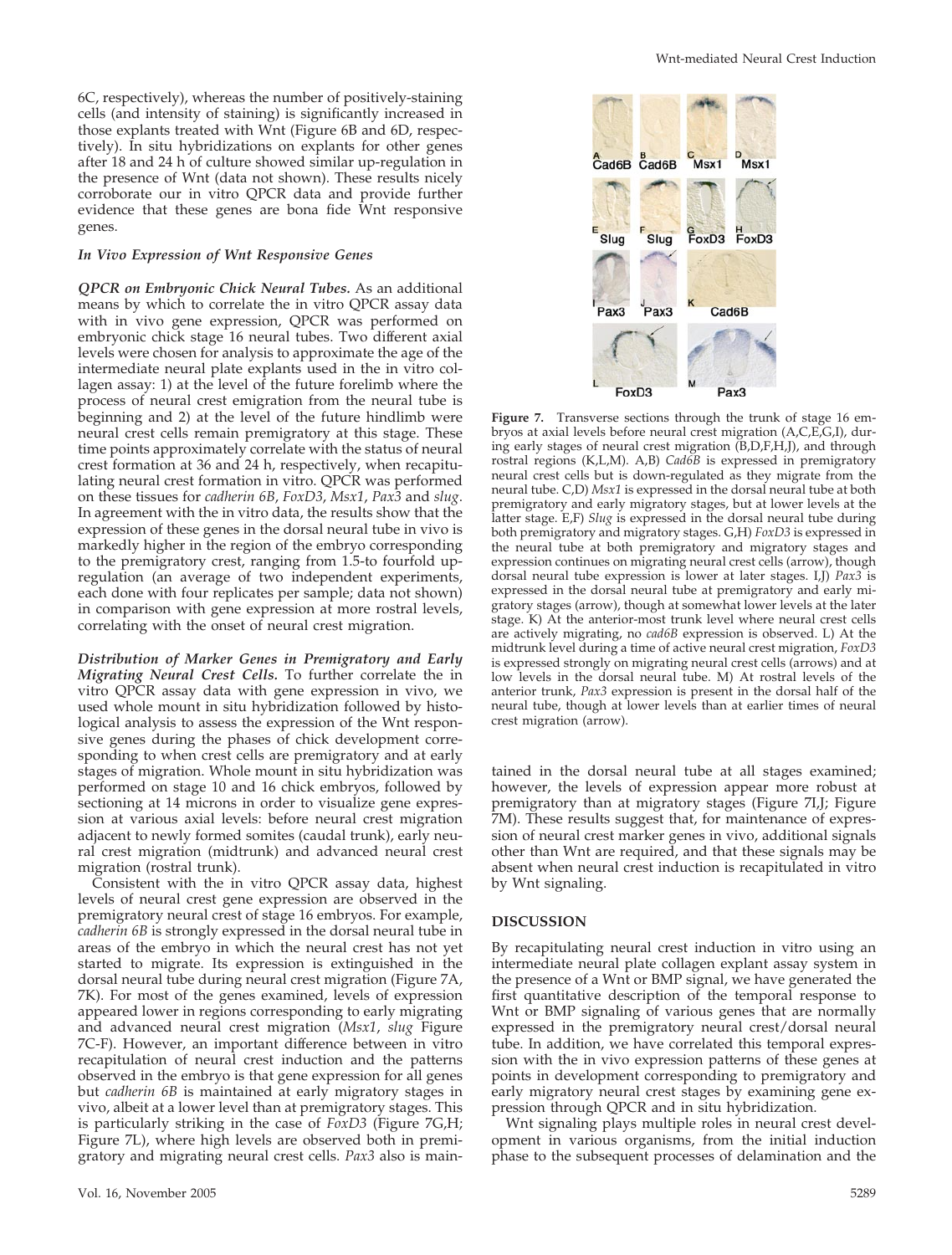specification of sensory neurons and pigment cells. In the chick, *Wnt-6* is expressed in the nonneural ectoderm adjacent to the neural plate, while the neural folds express *BMP4* (Garcia-Castro *et al*., 2002). Subsequently, *Wnt-1* and *Wnt-3a* are expressed in the dorsal neural tube, where they appear to be required for the expansion of dorsal neural precursors in mouse (Ikeya *et al*., 1997), and the specification of cell types for dorsal interneurons (Muroyama *et al*., 2002). In addition, *Xenopus Wnt-1* and *Wnt-3a* regulate the dorsal/ ventral patterning of the neural tube and function in neural crest differentiation through the regulation of crest marker genes such as *krox-20*, *slug*, and *AP-2* (Saint-Jeannet *et al*., 1997). Expression of both *Pax3* and *Msx1*, both markers of the lateral neural plate and the region from which the neural crest will subsequently arise, is blocked by expression of dominant negative XWnt-8 (Bang *et al*., 1999). *Pax3* and *Zic1* genes are also involved in the differentiation of the neural crest in *Xenopus* through a mechanism that requires Wnt signaling (Sato *et al*., 2005). *Slug* has long been studied as an early marker of the neural crest in *Xenopus*, and current evidence implicates it as a target of Wnt signaling (LaBonne and Bronner-Fraser, 1998; Vallin *et al*., 2001). Monsoro-Burq and colleagues recently demonstrated that Wnt signaling initiates *slug* expression through *Pax3*, and that *Pax3* acts downstream of *Msx1* during the process of neural crest induction (Monsoro-Burq *et al*., 2005). Wnt signaling activates early expression of the *Xenopus* homolog of *FoxD3*, and the overexpression of *FoxD3* in *Xenopus* leads to a loss of neural crest formation (Pohl and Knochel, 2001). Finally, Wnt signaling has been observed to specify the development of melanocytes in chick, with a concomitant decrease in glial and neuronal lineages (Jin *et al*., 2001). This observation can be extended across species; in mice, Wnt1 signaling results in the expansion and differentiation of the melanocyte lineage (Dunn *et al*., 2000), and in zebrafish, Wnt signaling enhances pigment cell formation by the medial neural crest (Dorsky *et al*., 1998). Thus, there appears to be a cascade of events such that the same signaling pathway is used reiteratively in neural crest development. Given these multiple, temporally-regulated functions, it is not surprising that the downstream responsive genes involved during these developmental processes are different, as gene expression is very much context- and temporally-dependent.

Recently, Burstyn-Cohen *et al*. showed that inhibition of Wnt signaling in the neural tube of developing chick embryos (at the trunk level of 16- to 23-somite stage embryos) results in a down-regulation of *cadherin 6B*, *Pax3* and *Msx1* expression in the dorsal neural tube (Burstyn-Cohen *et al*., 2004). These authors hypothesize the Wnt acts downstream of BMP signaling during the process of neural crest delamination. This point is an important distinction between their study and ours. Neural crest delamination is an event that occurs after induction, at a later time point during neural crest development, such that the starting material and timing for each process are different. Hence, differences in gene expression occur upon exposure to Wnt during the processes of induction versus delamination because each process utilizes its own unique repertoire of genes. For example, Burstyn-Cohen *et al*. do not find any changes in *slug* and *FoxD3* expression upon inhibition of Wnt signaling, whereas we find that the expression of these genes is up-regulated during Wnt-mediated neural crest induction.

We noted a consistent temporal expression profile of Wnt responsive genes. Initial gene expression was observed at 18 h after explantation, peaking at 24 h and declining thereafter. In addition, we found that two early markers of the premigratory neural crest (*slug* and *cadherin 6B*) are not

detected in QPCR assays conducted after 6 and 12 h of incubation with control or Wnt conditioned medium. These results imply that 18 h of in vitro incubation may represent a time of early response to signaling events following recapitulation of neural crest induction in vitro. This lag in response time is not surprising, given that the physical dissection process itself might result in such a delay. Furthermore, it is well known that cultured tissue is generally delayed in comparison to that left in situ (Selleck and Bronner-Fraser, 1995; Gammill and Bronner-Fraser, 2002). The placement of tissue that would normally not form neural crest in collagen, an environment that is devoid of additional in vivo developmental cues, could explain the lag in the observed induction response. Such signaling molecules involved in neural induction in avian embryos include FGFs, Wnts, and BMPs, and the downstream pathways that they activate (Heeg-Truesdell and LaBonne, 2004). Interestingly, when we cultured explanted intermediate neural plates in collagen in the presence of serum-free media before the addition of Wnt, the resulting gene expression was actually higher than that observed in the absence of preculture. The results suggest that changes and/or patterns of gene expression begin after explantation of tissue to collagen, and that the addition of Wnt alters these expression patterns.

After one day in culture, substantial increases in gene expression in response to Wnt were noted for many of the candidate genes tested. This robust response to Wnt signaling at 24 h may signify a time during which enough downstream factor(s) become activated to permit accumulation of the transcripts of these candidate genes. Alternatively, it is possible that, at this 24 h time point, other downstream interactions set into motion by the Wnt signaling pathway have fostered the stabilization of these Wnt responsive transcripts, and the read-out assessed by QPCR reflects the posttranscriptional stabilization of such transcripts rather than true transcriptional up-regulation. Another possible explanation of the delayed response is that the induction of these candidate genes by Wnt is indirect. We are unable to carry out our experiments in the presence of the protein synthesis inhibitor cycloheximide because all canonical Wnt signaling (signaling through  $\beta$ -catenin) is sensitive to cycloheximide, precluding such an analysis (R. Nusse, pers. comm.; see also Willert *et al*., 2002). Thus, it is not possible at this time to discriminate between direct and indirect Wnt targets with our current assay system. However, Wnt does not appear to up-regulate *BMP4*, and Noggin does not appear to alter early Wnt responsive genes.

Like Wnt, BMP signaling also results in increases in neural crest marker gene expression. Gene expression in response to BMP4 was remarkably robust, with candidate genes upregulated after 18 h of culture, and with up-regulation persisting throughout the 36 h time course. The differences in levels of up-regulation in gene expression by each pathway may possibly be attributed to the concentration of the growth factor in the media and the ability of the tissue to respond by initiating gene expression. Thus, caution must be used before drawing direct comparisons between the response levels to Wnt and BMP, in particular because we have used purified recombinant human BMP4 compared with Wnt conditioned medium, such that the effective concentrations of Wnt and BMP4 may be quite different. In our assays both Wnt and BMP were added to neural plate tissue in serum-free medium. Previously our lab showed that explants of intermediate neural plate tissue cultured in collagen in the presence of BMP4 in serum-free medium failed to produce HNK-1-positive migrating crest cells (Garcia-Castro *et al*., 2002). In contrast, Liu and Jessell found that BMP4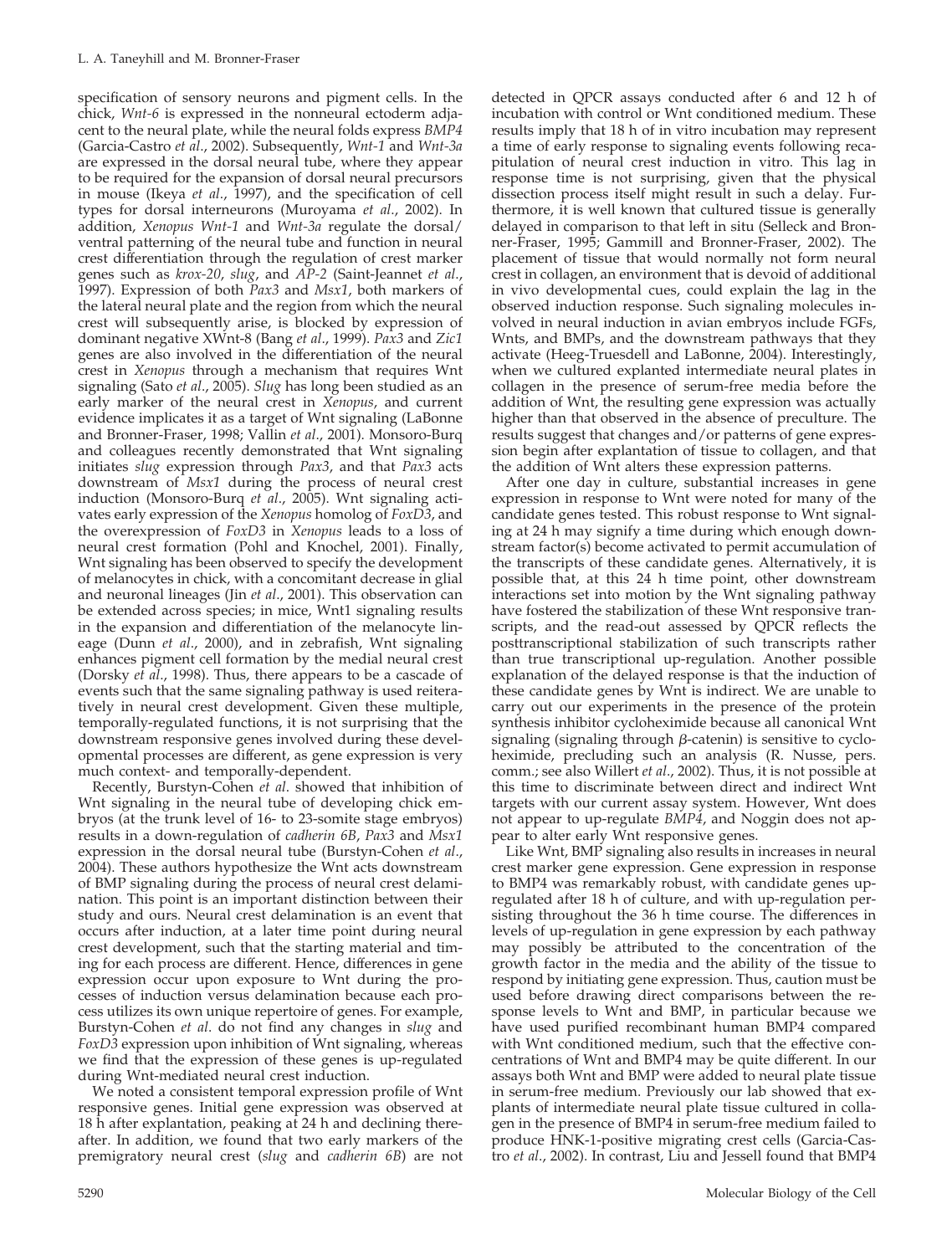in medium containing supplements was able to induce migratory neural crest cells (Liu and Jessell, 1998). Consistent with these observations, we did not observe the production of migratory neural crest cells from intermediate neural plate explants at the concentration of BMP4 used in our assay or at a 10-fold higher concentration (data not shown). However, we did observe up-regulation in expression of many molecular markers associated with neural crest induction. It is interesting to note that changes in marker gene expression do not necessarily correlate with the production of a bona fide neural crest cell, as characterized by a migratory mesenchymal cell that expresses HNK-1 (Garcia-Castro *et al*., 2002). In contrast to Wnt signaling, BMP signaling can initiate appropriate gene expression but apparently cannot complete the program of neural crest generation. In support of this possibility, neural crest migration involves the downregulation of *cadherin 6B* in vivo (Nakagawa and Takeichi, 1995; Nakagawa and Takeichi 1998). Neural crest cells begin to migrate from our explants at 36 h, at which time BMP maintains elevated *cadherin 6B* expression, while it is downregulated in Wnt-treated explants. One intriguing possibility is that the maintenance of *cadherin 6B* expression by BMP but loss with Wnt may be responsible for the difference in neural crest migration observed in these explants in the presence of these signaling molecules. In the embryo, BMP4 is not expressed in the early ectoderm at the right time to initiate gene expression, but rather comes on later, in the neural folds and neural tube, where it may act to maintain gene expression (Liem *et al*., 1995; Selleck *et al*., 1998; Garcia-Castro *et al*., 2002; Kleber *et al*., 2005). In addition, the production of neural crest cells by intermediate neural plate explants treated with BMP in the presence of some serum components appears to be a Wnt-dependent process (our unpublished data). Our in vitro gene expression observations may therefore reflect the type of response seen later on in the developing embryo, upon exposure to endogenous BMP signals.

Interestingly, at 36 h of Wnt treatment, all genes were down-regulated to baseline levels after induction with the exception of *slug* that was still maintained but at relatively low levels. The fact that many of these genes get turned off at the time when neural crest cells become migratory may not be surprising given that several of these markers, such as *cadherin 6B*, are turned off upon crest emigration (Nakagawa and Takeichi, 1995; Nakagawa and Takeichi 1998). However, *FoxD3* (and *Pax3* to a lesser extent) are known to be expressed in the dorsal neural tube as well as transiently in migratory neural crest (Serbedzija and McMahon, 1997; Dottori *et al*., 2001; Kos *et al*., 2001; Mansouri *et al*., 2001), but were down-regulated at 36 h in the neural plate explants. This may be due to the absence in vitro of other factors that would maintain the expression of these genes in vivo. The down-regulation of gene expression at 36 h of culture corresponds to a time when neural crest cells are just beginning to emigrate from the explants, consistent with the idea that Wnt signaling may initiate the process of neural crest formation but may not be sufficient to sustain the neural crest program by up-regulating the entire range of markers for migrating crest. With this in mind, it is not surprising then that another signaling pathway, such as BMP4, would allow for maintained up-regulation of gene expression at later times in development. Clearly, this must be indirect, since our data suggest that Wnt does not turn on *BMP4* in the context of this assay at the time points examined.

Wnt signaling, however, does appear to be sufficient for maintenance of *slug* expression in vitro, consistent with the known expression pattern of *slug* in premigratory and transiently in migratory neural crest. Interestingly, the response of *slug* to Wnt signals is the least robust out of all the candidate genes tested, and yet its expression is sustained over all times tested. One possibility is that only small increases in *slug* expression are sufficient to facilitate the emigration process. It is known that levels of many other transcription factors, such as  $\beta$ -catenin, are tightly regulated, and small changes in these levels are sufficient to alter developmental programs (Ahmed *et al*., 1998). Moreover, the response of *slug* to Wnt signals may reflect a direct regulation by Wnt signaling. Consistent with this possibility, analysis of the *slug* promoter has revealed several functional Lef/TCF binding sites, implicating it as a Wnt target regulated through β-catenin/Lef-TCF interactions (Vallin *et al.*, 2001). Furthermore, Sela-Donenfeld and Kalcheim (1999) have shown that Slug mRNA and protein levels are not altered after perturbation of BMP4 expression levels in vivo, thus arguing that Slug transcriptional regulation is independent of BMP4 signaling, at least at the later stage of crest delamination (Sela-Donenfeld and Kalcheim, 1999).

The down-regulation observed for *rhoB* in response to Wnt signaling is striking given its known up-regulation by molecules such as BMPs, particularly during the process of neural crest delamination (Liu and Jessell, 1998). The interplay between BMP and Wnt signaling during neural crest development has been the subject of much debate. In our experiments, although we see some migratory crest cells as early as 36 h, the down-regulation we see in response to Wnt signaling was observed before crest emigration. However, *rhoB* expression is up-regulated at all time points in response to BMP signaling. Besides our current in vitro BMP4 data, Liu and Jessell have also shown that BMP4 up-regulates *rhoB* expression in chick neural plate cells, and that *rhoB* is expressed in the dorsal neural tube as well as transiently in early migrating neural crest cells but is down-regulated in neural crest cells during more advanced stages of migration (Liu and Jessell, 1998). Our data are consistent with two models. One possibility is that Wnt and BMP signals act sequentially such that Wnt signaling initially keeps *rhoB* expression low in order to preclude premature crest delamination and, later, before delamination, the Wnt signal is either inactivated and/or another signal, such as BMP4, overrides it to permit activation of *rhoB* and neural crest delamination. Alternatively, parallel pathways may exist, such that Wnt and BMP signaling pathways interact concomitantly to regulate the expression of *rhoB* in the dorsal neural tube, maintaining it at a level that is subthreshold for the delamination process. Signals and/or cues for delamination may then arise due to increased BMP signaling and/or the presence of other molecules that lead to the up-regulation of *rhoB* to levels sufficient for delamination and subsequent migration. Our data are still consistent with results for *rhoB* expression reported by Burstyn-Cohen *et al*., but during neural crest induction rather than delamination (Burstyn-Cohen *et al*., 2004). It is not surprising, then, that the response of *rhoB* to Wnt varies, given the different developmental contexts.

Using this in vitro assay system to recapitulate neural crest induction, we have previously shown that Wnt signals are necessary and sufficient for the induction process (Garcia-Castro *et al*., 2002). Furthermore, Wnt signaling is sufficient to foster neural crest migration, as HNK-1-positive migrating neural crest cells are observed upon treatment of cultured intermediate neural plate tissue with Wnt conditioned medium (Garcia-Castro *et al*., 2002 and present results). Thus, this in vitro system does not require additional signals besides Wnt to promote both the induction and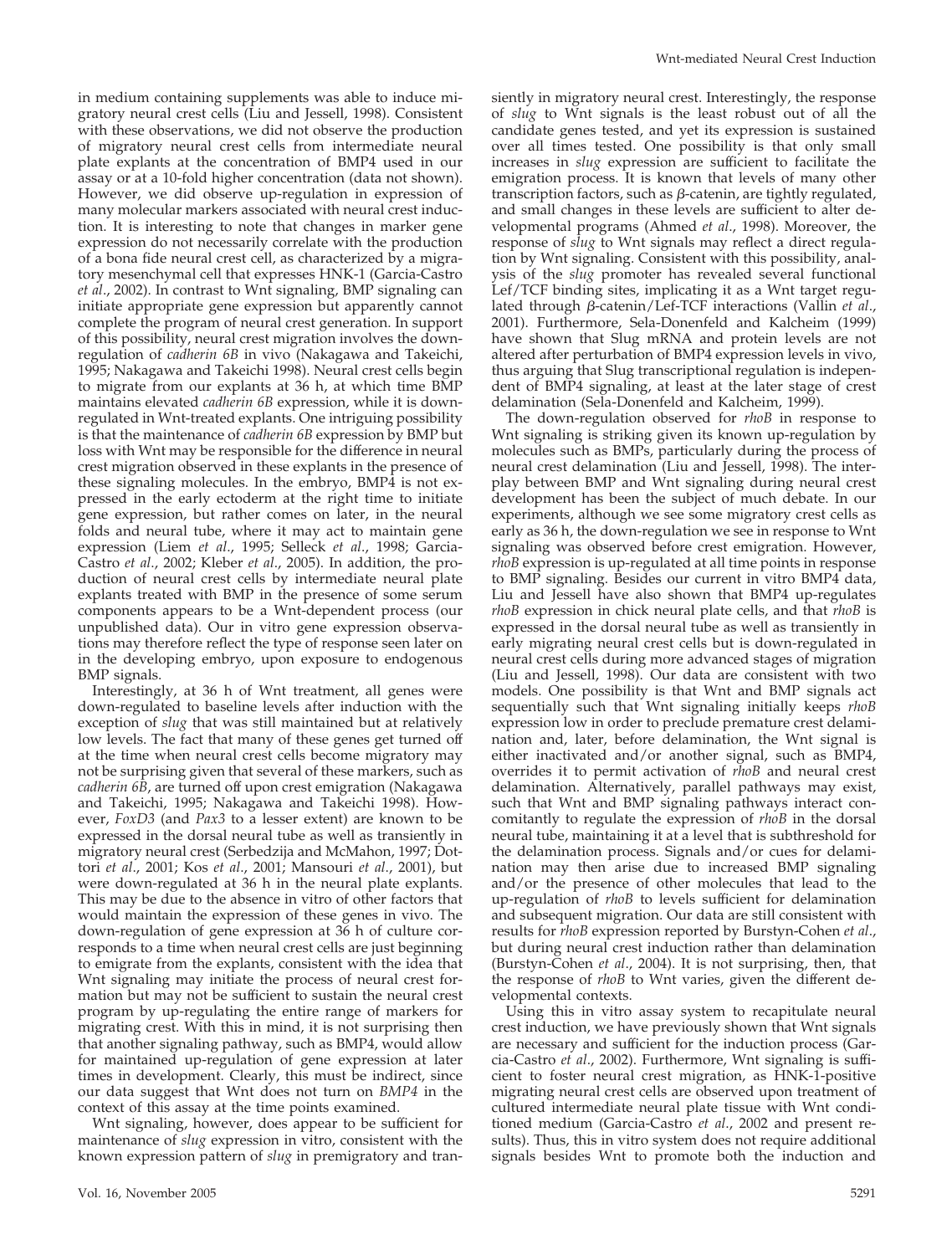emigration processes. However, given the in vivo evidence for the requirement of BMP for emigration (Sela-Donenfeld and Kalcheim, 1999), it is possible that Wnt signaling bypasses this need in vitro, permitting emigration to occur in our assay. Given the existing evidence and our in vitro and in vivo observations, we propose that Wnt signaling is required for the initial phase of neural crest induction, whereas signaling by other growth factors, such as BMPs, is required later to activate the expression of some of the genes found in the early migratory crest, to facilitate processes such as delamination.

Recent screens have been performed to identify Wnt target genes in a variety of different systems, and some of these screens have identified the same genes that we have examined to be direct Wnt targets (Willert *et al*., 2002; Buttitta *et al*., 2003; Prieve and Moon, 2003; Taneyhill and Pennica, 2004). Willert *et al*. reported *Msx1* to be a direct transcriptional target of Wnt signaling in human embryonic carcinoma cells, showing activation upon Wnt treatment after 2 h in culture (Willert *et al*., 2002). Furthermore, Prieve and Moon identified *BMP4* to be up-regulated by Wnt1 signaling in C57MG cells using a DNA microarray chip (Prieve and Moon, 2003). It has also been shown that *rhoB* is transcriptionally regulated by Wnt signaling in a mouse mammary epithelial cell line (Taneyhill and Pennica, 2004). Our results show that recapitulating neural crest induction in vitro clearly leads to the activation of genes implicated in neural crest induction in vivo, lending credence to our assay system. The temporal data obtained from our experiments make it possible to identify a time point (18 h) to profile genes activated early in response to Wnt signaling (or other signaling pathways) using this in vitro culture system.

This is the first report to quantitate the expression levels of genes up-regulated by Wnt and BMP4 signaling as a function of time after neural crest induction, both in vitro and in vivo. Armed with this knowledge, we hope to further elucidate the relationship between Wnts and neural crest by identifying additional, and potentially novel, targets of Wnt signaling during the induction of the neural crest.

# **ACKNOWLEDGMENTS**

This work was supported by NIH grant NS36585 to MBF. L. A. Taneyhill was supported in part by an NRSA fellowship from the NIH (1 F32 HD43535- 01A2). Many thanks are given to Dr. Martin Garcia-Castro for technical and editorial assistance. We thank Dr. MariaElena de Bellard and Dr. Edward Coles for critical reading of the manuscript.

# **REFERENCES**

Ahmed, Y., Hayashi, S., Levine, A., and Wieschaus, E. (1998). Regulation of armadillo by a Drosophila APC inhibits neuronal apoptosis during retinal development. Cell *93*, 1171–1182.

Bach, A., Lallemand, Y., Nicola, M., Rames, C., Mathis, L., FAufas, M., and Robert, B. (2003). Msx1 is required for dorsal diencephalon patterning. Development *130*, 4025–4036.

Bang, A., Papalopulu, N., Goulding, M., and Kintner, C. (1999). Expression of Pax-3 in the lateral neural plate is dependent on a Wnt-mediated signal from posterior nonaxial mesoderm. Dev. Biol. *212*, 366–380.

Bronner-Fraser, M. (1987). Perturbation of cranial neural crest migration by the HNK-1 antibody. Dev. Biol. *123*, 321–331.

Bronner-Fraser, M. (2002). Molecular analysis of neural crest formation. J. Physiol. Paris *16*, 3–8.

Burstyn-Cohen, T., Stanleigh, J., Sela-Donenfeld, D., and Kalcheim, C. (2004). Canonical Wnt activity regulates trunk neural crest delamination linking BMP/noggin signaling with G1/S transition. Development *131*, 5327–5339.

Buttitta, L., Tanaka, T., Chen, A., Ko, M., and Fan, C.-M. (2003). Microarray analysis of somitogenesis reveals novel targets of different WNT signaling pathways in the somitic mesoderm. Dev. Biol. *258*, 91–104.

Cadigan, K., and Nusse, R. (1997). Wnt signaling: a common theme in animal development. Genes Dev. *11*, 3286–3305.

Dorsky, R., Moon, R., and Raible, D. (1998). Control of neural crest cell fate by the Wnt signalling pathway. Nature *396*, 370–373.

Dottori, M., Gross, M., Labosky, P., and Goulding, M. (2001). The wingedhelix transcription factor Foxd3 suppresses interneuron differentiation and promotes neural crest cell fate. Development *128*, 4127–4138.

Dunn, K., Williams, B., Li, Y., and Pavan, W. (2000). Neural crest-directed gene transfer demonstrates Wnt1 role in melanocyte expansion and differentiation during mouse development. Proc. Natl. Acad. Sci. USA *97*, 10050– 10055.

Gammill, L., and Bronner-Fraser, M. (2002). Genomic analysis of neural crest induction. Development *129*, 5731–5741.

Garcia-Castro, M., Marcelle, C., and M, B.-F. (2002). Ectodermal Wnt function as a neural crest inducer. *Science 297*, 848–851.

Heeg-Truesdell, E., and LaBonne, C. (2004). A Slug, a Fox, a pair of Sox: Transcriptional responses to neural crest inducing signals. Birth Defects Research (Part C) *72*, 124–139.

Huang, X., and Saint-Jeannet, J.-P. (2004). Induction of the neural crest and the opportunities of life on the edge. Dev. Biol. *275*, 1–11.

Ikeya, M., Lee, S., Johnson, J., McMahon, A., and Takada, S. (1997). Wnt signalling required for expansion of neural crest and CNS progenitors. Nature *389*, 966–970.

Jin, E.-J., Erickson, C., Takada, S., and Burrus, L. (2001). Wnt and BMP signaling govern lineage segregation of melanocytes in the avian embryo. Dev. Biol. *233*, 22–37.

Kalcheim, C., and Burstyn-Cohen, T. (2005). Early stages of neural crest ontogeny: formation and regulation of cell delamination. Int. J. Dev. Biol. *49*,  $105 - 116$ .

Kleber, M., Lee, H., Wurdak, H., Buchstaller, J., Riccomagno, M., Ittner, L.,<br>Suter, U., Epstein, D., and Sommer, L. (2005). Neural crest stem cell mainte-<br>nance by combinatorial Wnt and BMP signaling. J. Cell Biol. 169, 3

Knecht, A., and Bronner-Fraser, M. (2002). Induction of the neural crest: A multigene process. Nat. Rev. Genet. *3*, 453–461.

Kos, R., Reedy, M., Johnson, R., and Erickson, C. (2001). The winged-helix transcription factor FoxD3 is important for establishing the neural crest lineage and repressing melanogenesis in avian embryos. Development *128*, 1467–1479.

LaBonne, C., and Bronner-Fraser, M. (1998). Neural crest induction in *Xenopus*: Evidence for a two-signal model. Development *125*, 2403–2414.

LeDouarin, N. L., and Kalcheim, C. (1999). The Neural Crest, 2nd ed., Cambridge University Press.

Lee, H., Kleber, M., Hari, L., Brault, V., Suter, U., Taketo, M., Kemler, R., and Sommer, L. (2004). Instructive role of Wnt/ $\beta$ -catenin in sensory fate specification in neural crest stem cells. Science *303*, 1020–1023.

Leeuwen, F. V., Samos, C., and Nusse, R. (1994). Biological activity of soluble Wingless protein in cultured *Drosophila* imaginal disc cells. Nature *368*, 342– 344.

Liem, K. F., Tremml, G., Roelink, H., and Jessel, T. (1995). Dorsal differentiation of neural plate cells induced by BMP-mediated signals from epidermal ectoderm. Cell *82*, 969–979.

Liu, J.-P., and Jessell, T. (1998). A role for rhoB in the delamination of neural crest cells from the dorsal neural tube. Development *125*, 5055–5067.

Mansouri, A., Pla, P., Larue, L., and Gruss, P. (2001). Pax3 acts cell autonomously in the neural tube and somites by controlling cell surface properties. Development *128*, 1995–2005.

Monsoro-Burq, A., Wang, E., and Harland, R. (2005). Msx1 and Pax3 cooper-ate to mediate FGF8 and WNT signals during *Xenopus* neural crest induction. Dev. Cell *8*, 167–178.

Muroyama, Y., Fujihara, M., Ikeya, M., Kondoh, H., and Takada, S. (2002). Wnt signaling plays an essential role in neuronal specification of the dorsal spinal cord. Genes Dev. *16*, 548–553.

Nakagawa, S., and Takeichi, M. (1995). Neural crest cell-cell adhesion controlled by sequential and subpopulation-specific expression of novel cadherins. Development *121*, 1321–1332.

Nakagawa, S., and Takeichi, M. (1998). Neural crest emigration from the neural tube depens on regulated cadherin expression. Development *125*, 2963–2971.

Nieto, M.A., Sargent, M., Wilkinson, D., and Cooke, J. (1994). Control of cell behavior during vertebrate development by Slug, a zinc finger gene. Science *264*, 835–839.